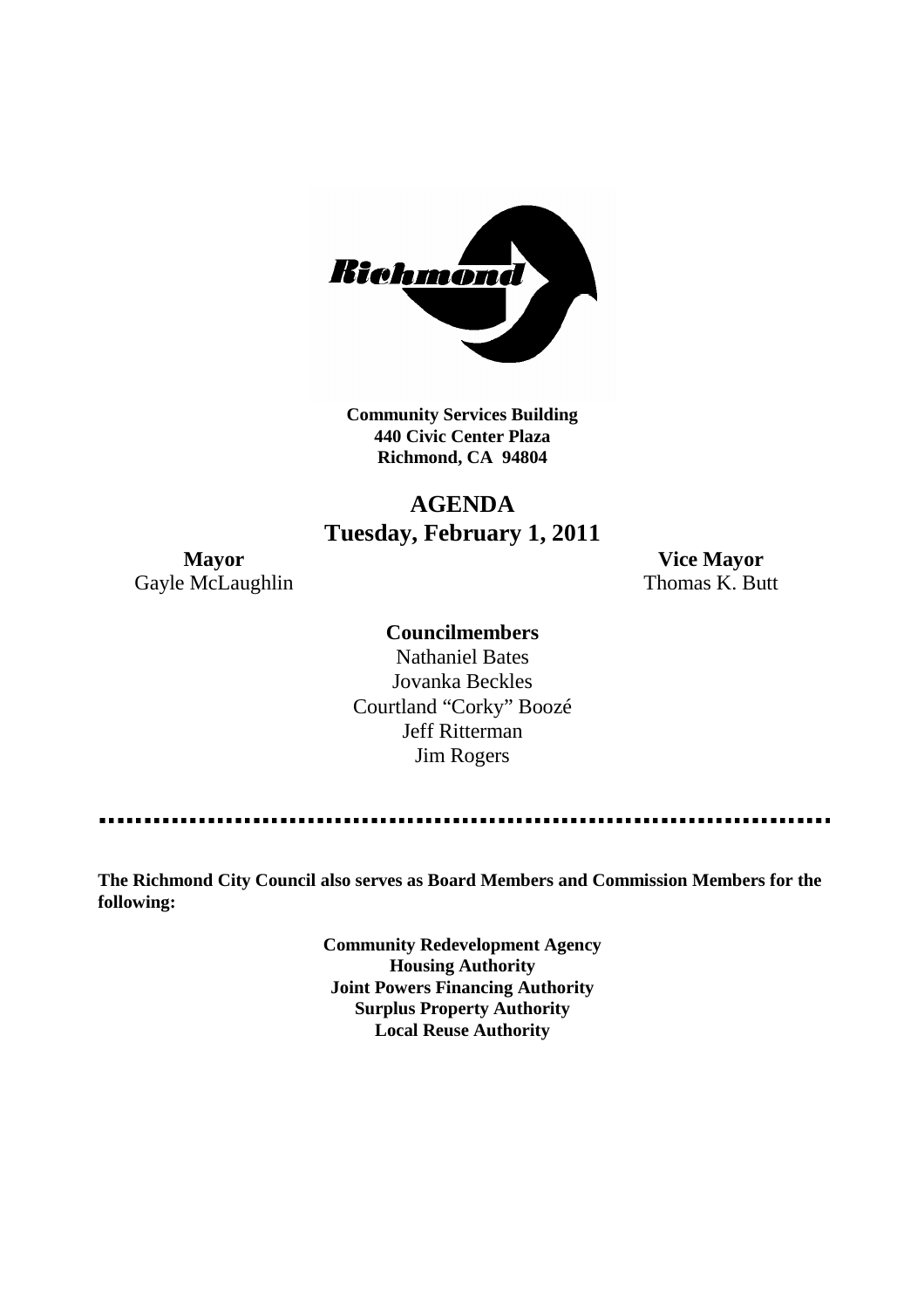# **MEETING PROCEDURES**

The City of Richmond encourages community participation at its City Council meetings and has established procedures that are intended to accommodate public input in a timely and time-sensitive way. As a courtesy to all members of the public who wish to participate in City Council meetings, please observe the following procedures:

**PUBLIC COMMENT ON AGENDA ITEMS:** Anyone who desires to address the City Council on items appearing on the agenda must complete and file a pink speaker's card with the City Clerk **prior** to the City Council's consideration of the item. Once the City Clerk has announced the item and discussion has commenced, no person shall be permitted to speak on the item other than those persons who have submitted their names to the City Clerk. Your name will be called when the item is announced for discussion. **Each speaker will be allowed TWO (2) MINUTES to address the City Council on NON-PUBLIC HEARING items listed on the agenda.**

**OPEN FORUM FOR PUBLIC COMMENT:** Individuals who would like to address the City Council on matters not listed on the agenda or on **Presentations, Proclamations and Commendations, Report from the City Attorney, or Reports of Officers** may do so under Open Forum. All speakers must complete and file a pink speaker's card with the City Clerk **prior** to the commencement of Open Forum. **The amount of time allotted to individual speakers shall be determined based on the number of persons requesting to speak during this item. The time allocation for each speaker will be as follows: 15 or fewer speakers, a maximum of 2 minutes; 16 to 24 speakers, a maximum of 1 and one-half minutes; and 25 or more speakers, a maximum of 1 minute.**

#### **SPEAKERS ARE REQUESTED TO OCCUPY THE RESERVED SEATS IN THE FRONT ROW BEHIND THE SPEAKER'S PODIUM AS THEIR NAME IS ANNOUNCED BY THE CITY CLERK.**

**CONSENT CALENDAR:** Consent Calendar items are considered routine and will be enacted, approved or adopted by one motion unless a request for removal for discussion or explanation is received from the audience or the City Council. A member of the audience requesting to remove an item from the Consent Calendar must complete and file a speaker's card with the City Clerk **prior to the City Council's consideration of Agenda Review.** An item removed from the Consent Calendar may be placed anywhere on the agenda following the City Council's agenda review.

*The City Council's adopted Rules of Procedure recognize that debate on policy is healthy; debate on personalities is not. The Chairperson has the right and obligation to cut off discussion that is too personal, too loud, or too crude.*

**\*\*\*\*\*\*\*\*\*\*\*\*\*\*\*\*\*\*\*\*\*\*\*\*\*\*\*\*\*\*\*\*\*\*\*\*\*\*\*\*\*\*\*\*\*\*\*\*\*\*\*\*\*\*\*\*\*\***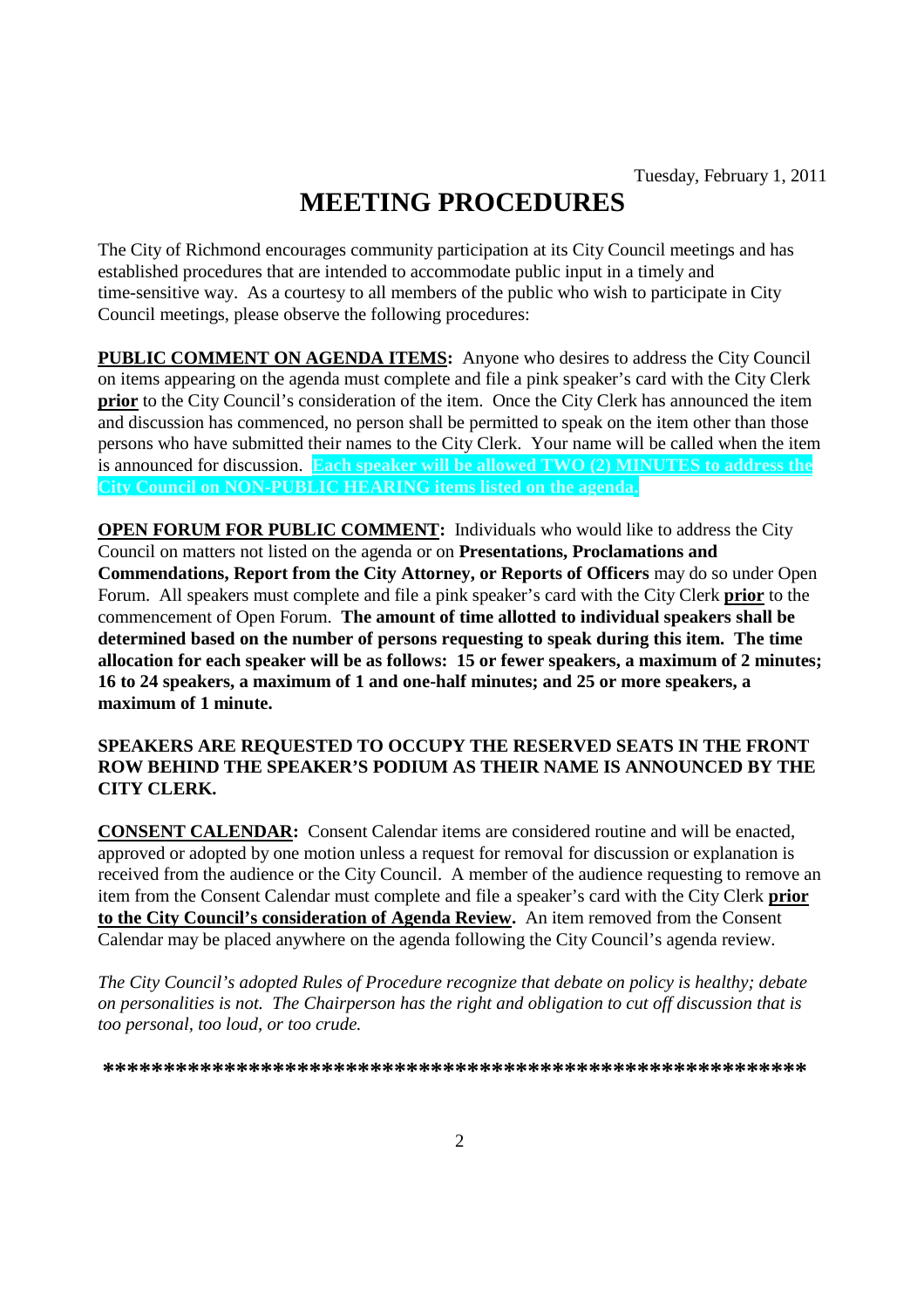Tuesday, February 1, 2011

## **EVENING OPEN SESSION**

6:00 p.m.

#### **A. ROLL CALL**

#### **B. PUBLIC COMMENT**

#### **C. ADJOURN TO CLOSED SESSION**

### **CLOSED SESSION**

Shimada Room of the Community Services Building

#### **A. CITY COUNCIL**

**A-1.** CONFERENCE WITH LEGAL COUNSEL - EXISTING LITIGATION (Subdivision [a] of Government Code Section 54956.9):

People and the City of Richmond vs. Soto, et al

**\*\*\*\*\*\*\*\*\*\*\*\*\*\*\*\*\*\*\*\*\*\*\*\*\*\*\*\*\*\*\*\*\*\*\*\*\*\*\*\*\*\*\*\*\*\*\*\*\*\*\*\*\*\*\*\*\*\***

# **JOINT MEETING OF THE RICHMOND REDEVELOPMENT AGENCY/RICHMOND CITY COUNCIL**

6:30 p.m.

#### **A. PLEDGE TO THE FLAG**

- **B. ROLL CALL**
- **C. STATEMENT OF CONFLICT OF INTEREST**
- **D. OPEN FORUM FOR PUBLIC COMMENT**
- **E. AGENDA REVIEW**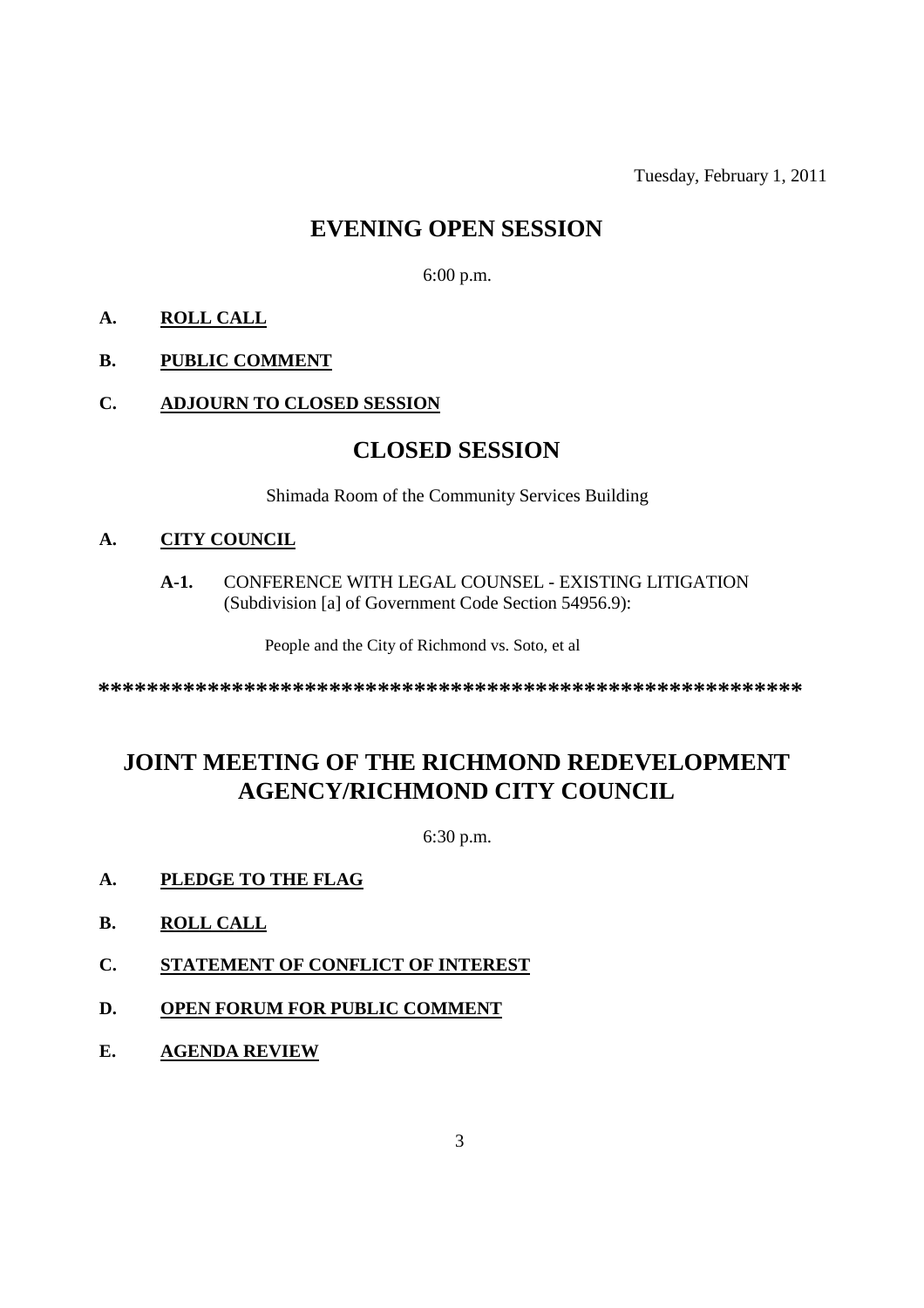#### **F. PRESENTATIONS, PROCLAMATIONS, AND COMMENDATIONS**

- **F-1.** Introduction of the Richmond Youth Academy Lieutenants for 2011 Fire Department (Chief Michael Banks 307-8041).
- **F-2.** Proclamation honoring February 2011as Black History Month Mayor's Office (Mayor McLaughlin 620-6503).
- **F-3.** Acknowledge and welcome Ruth Robins, Principal Officer, Administration Pittwater Council, New South Wales, Australia (Mayor McLaughlin 620-6503 and Human Resources Director Leslie Knight 620-6600).

#### **G. REPORT FROM THE CITY ATTORNEY OF FINAL DECISIONS MADE AND NON-CONFIDENTIAL DISCUSSIONS HELD DURING CLOSED SESSION**

#### **H. REDEVELOPMENT AGENCY BOARD CONSENT CALENDAR**

**H-1.** APPROVE the minutes of the January 18, 2011, meeting - City Clerk's Office (Diane Holmes 620-6513).

#### **I. CITY COUNCIL CONSENT CALENDAR**

- **I-1.** APPROVE the Project Operating Agreement with the East Bay Regional Communications System Authority (EBRCSA) to participate in the East Bay Regional Communications System (EBRCS) for Contra Costa and Alameda County agencies in a one-time amount not to exceed \$934,725; monthly fees in an amount not to exceed \$18,150; and yearly costs in an amount not to exceed \$217,800 (This item was reviewed by the Public Safety Committee at its September 17, 2009, meeting.) - Police Department/Fire Department (Chief Chris Magnus 621-1802/Chief Michael Banks 307-8041).
- **I-2.** ADOPT a resolution establishing the fees associated with the application and operation of medical marijuana collectives as set forth in Chapter 7.102 of the Richmond Municipal Code - Finance Department (James Goins/Antonio Banuelos 620-6741).
- **I-3.** APPROVE a sole-source purchase from Hi-Tech EVS for a custom-built Type I pumpers for the Richmond Fire Department from Hi-Tech EVS in an amount not to exceed \$540,000 (This item was reviewed and recommended for approval by the Finance Committee at its December 3, 2010, meeting) - Public Works Department (Yader A. Bermudez 231-3009).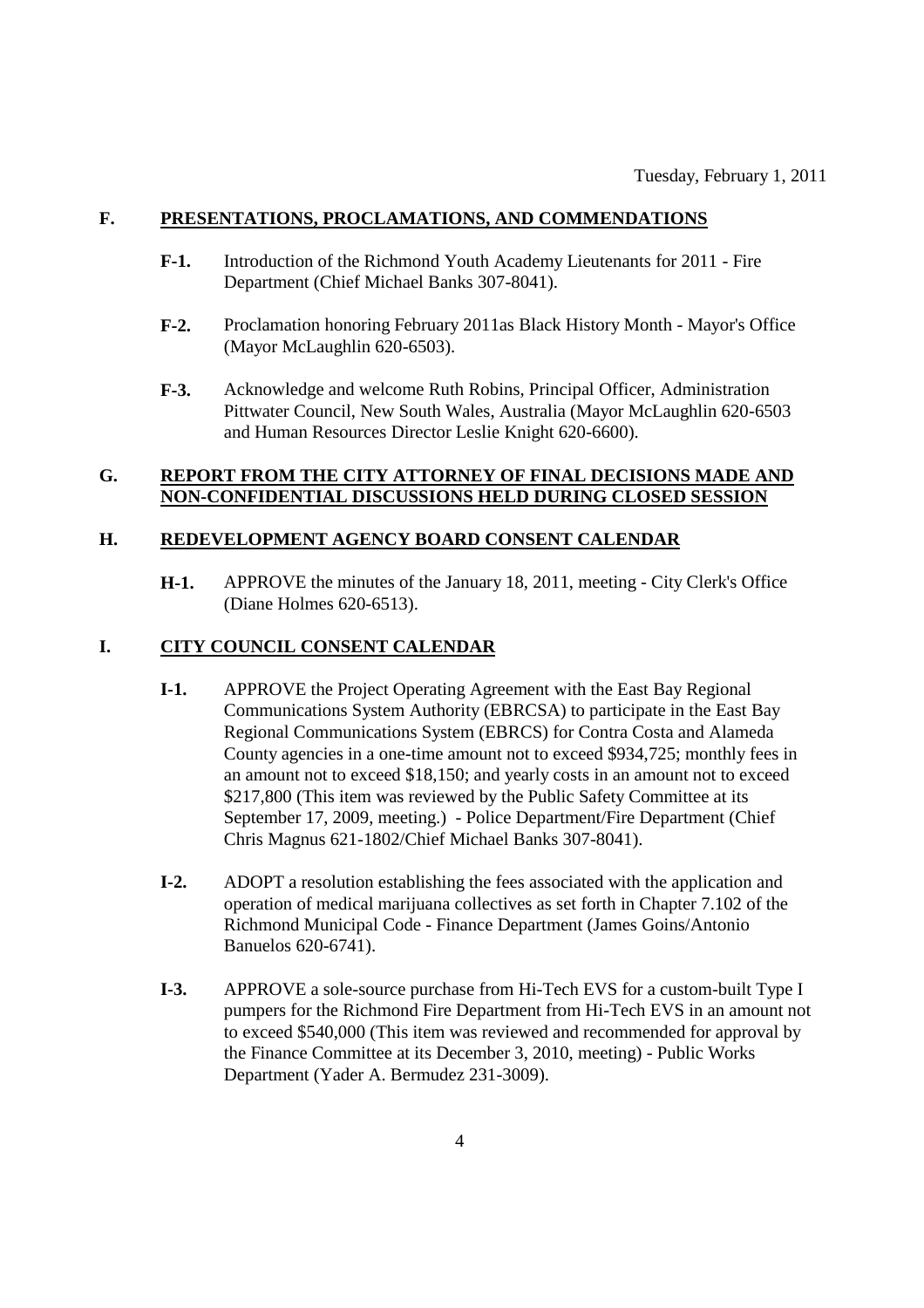- **I-4.** APPROVE a contract with NBS Government Finance Group to review fees for engineering, wastewater, stormwater and code enforcement services, and to establish fees necessary for implementation of the medical marijuana collective ordinance and other financial services in an amount not to exceed \$25,000 - Finance Department (James Goins/Antonio Banuelos 620-6741).
- **I-5.** APPROVE the minutes of the January 18 and 25, 2011, meetings City Clerk's Office (Diane Holmes 620-6513).
- **I-6.** APPROVE the following appointments and re-appointments: Arts and Culture Commission: Phillip Mehas, Incumbent, term expiring January 31, 2015; Community Development Commission: Jessica Montiel, representing the North and East Neighborhood, filling the unexpired term of Jayma Brown who resigned, term expiring December 2, 2011; Historic Preservation Advisory Committee: Robin Cawelti, filling the unexpired term of Christopher Bowen who resigned, term expiring July 31, 2011; Housing Advisory Commission: Anntheia Yvonne Farr, Incumbent, term expiring February 1, 2013; Recreation and Parks Commission: Eduardo Martinez, term expiring October 26, 2013; Yvonne Nair, term expiring October 26, 2013; Mark Torres, term expiring October 26, 2013 - Mayor's Office (Mayor McLaughlin 620-6503).
- **I-7.** ADOPT an ordinance (second reading) declaring a moratorium on the acceptance, processing and approval of applications to establish formula restaurants in the Point Richmond Neighborhood Commercial (C-1) District until the earlier of: (1) such time as a zoning amendment addressing formula restaurants becomes effective; or (2) Tuesday, January 3, 2012 (Ordinance first reading was on January 18, 2011) - (Vice Mayor Ritterman 620-6581).
- **I-8.** ADOPT Resolution of Intention No. 904, ordering the vacation of a portion of Atlas Road, a portion of Lots 1 and 2 south of the Pinole Point Business Park located at 2100 Atlas Road, consistent with the previously approved Subdivision Map 8249 - Planning and Building Services Department (Richard Mitchell 307- 8159).
- **I-9.** ADOPT Resolution of Intention No. 905, ordering the vacation of a portion of Giant Highway, a portion of Lots 1 and 2 south of the Pinole Point Business Park located at 2100 Atlas Road, consistent with the previously approved Subdivision Map 8249 - Planning and Building Services Department (Richard Mitchell 307- 8159).